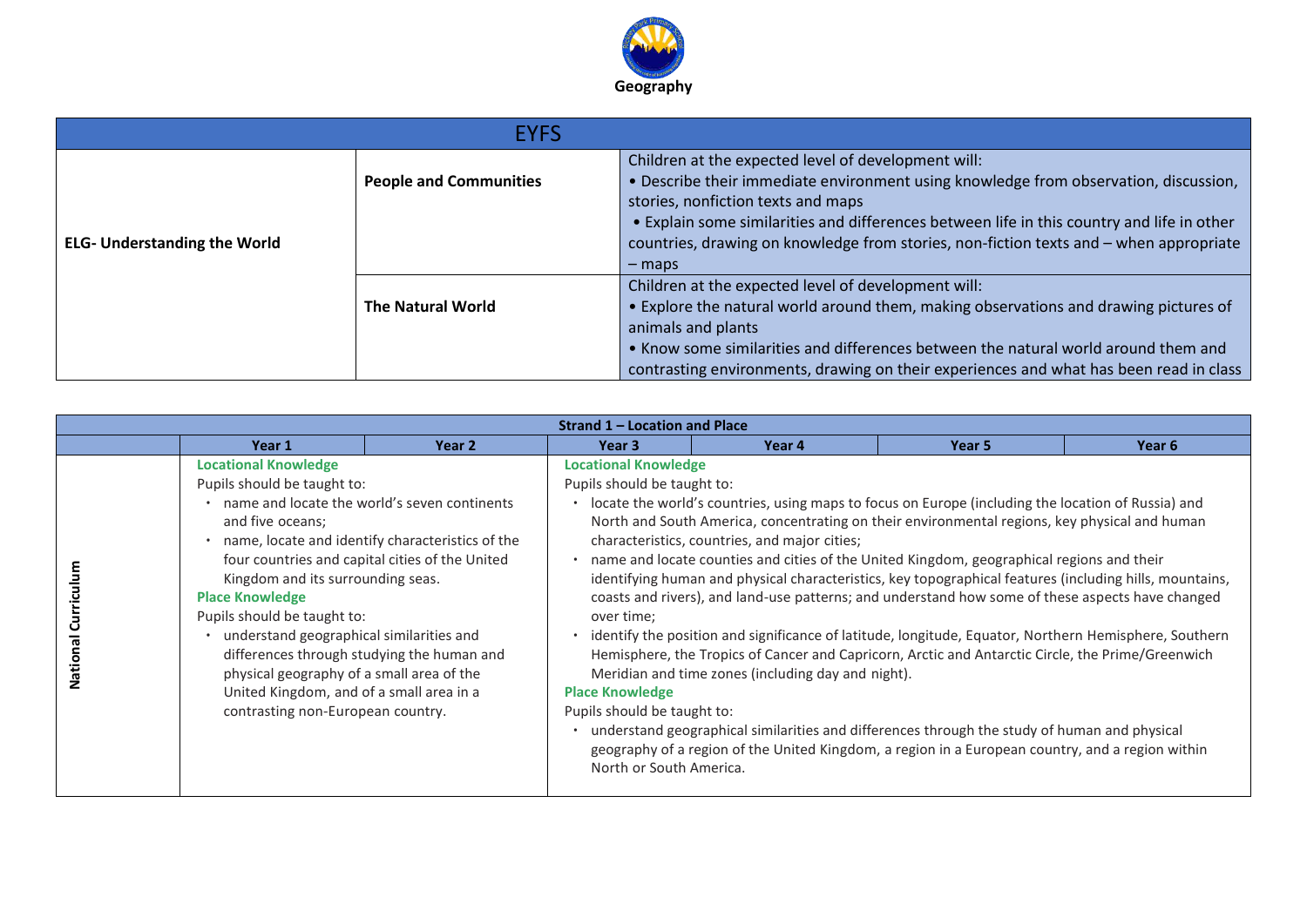

| <b>Skills</b> | Name and locate the<br>world's seven continents<br>and five oceans on a<br>world map.<br>Name and locate the four<br>countries of the UK and<br>their capital cities on a<br>map, atlas or globe.<br>Locate hot and cold areas<br>of the world in relation to<br>the equator.<br>Identify the similarities<br>and differences between<br>two places. | Name and locate seas<br>surrounding the UK, as<br>well as some seas and<br>oceans around the world<br>on a world map or globe.<br>Identify characteristics of<br>the four countries and<br>major cities of the UK.<br>Locate the equator and<br>the North and South<br>Poles on a world map or<br>globe.<br>Describe and compare the<br>human and physical<br>similarities and<br>differences between an<br>area of the UK and a<br>contrasting non-European<br>country. | Name, locate and<br>describe some<br>major cities in the<br>UK. | Locate the countries and<br>major cities of the UK and<br>Europe on a world map,<br>atlas or globe.<br>Create a detailed study of<br>geographical features,<br>such as a significant river<br>or mountainous region in<br>India. | Name, locate and describe<br>major world cities.<br>Describe the relative<br>location of a place or<br>geographical feature in<br>the UK in relation to<br>another place (Greece) or<br>geographical feature. | Explain interconnections<br>between two areas of the<br>world.<br>Identify the position and<br>explain the significance of<br>latitude, longtitude,<br>equator, Northern<br>Hemisphere, Southern<br>Hemisphere, the Tropics<br>of Cancer and Capricorn,<br>The Arctic and Antarctic<br>Circles, the Prime (or<br>Greenwich) Meridian and<br>time zones (including day<br>and night).<br>Locate countries and<br>major cities in Europe<br>(including Russia) on a<br>world map. |
|---------------|------------------------------------------------------------------------------------------------------------------------------------------------------------------------------------------------------------------------------------------------------------------------------------------------------------------------------------------------------|--------------------------------------------------------------------------------------------------------------------------------------------------------------------------------------------------------------------------------------------------------------------------------------------------------------------------------------------------------------------------------------------------------------------------------------------------------------------------|-----------------------------------------------------------------|----------------------------------------------------------------------------------------------------------------------------------------------------------------------------------------------------------------------------------|---------------------------------------------------------------------------------------------------------------------------------------------------------------------------------------------------------------|---------------------------------------------------------------------------------------------------------------------------------------------------------------------------------------------------------------------------------------------------------------------------------------------------------------------------------------------------------------------------------------------------------------------------------------------------------------------------------|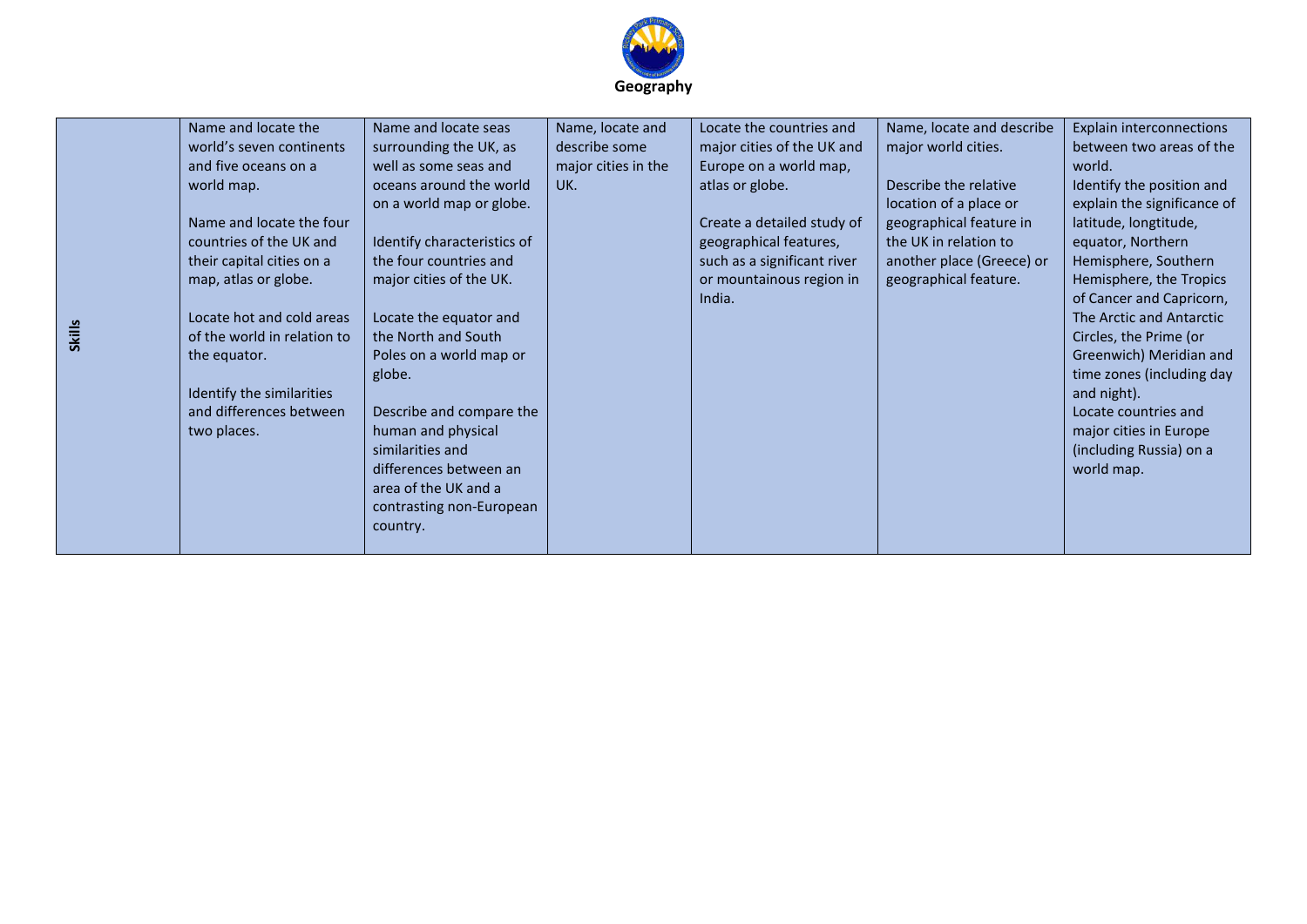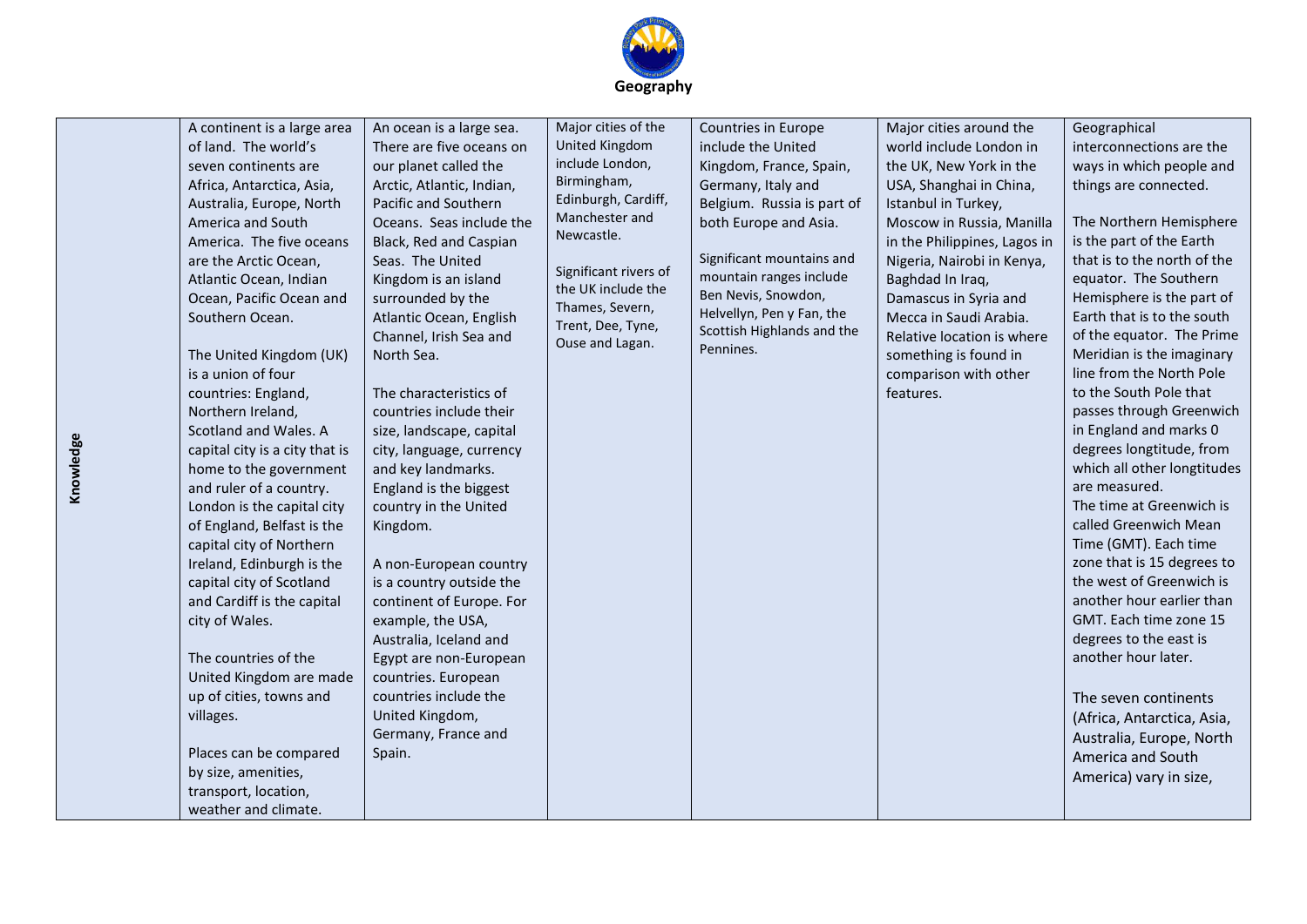

|       |                                      |          |                                                 |                               |                          | shape, location,<br>population and climate<br>The North American<br>continent includes the<br>countries of the USA,<br>Canada and Mexico as<br>well as the Central<br>American countries of<br>Guatemala, Honduras,<br>Nicaragua, Costa Rica and<br>Panama. The South<br>American continent<br>includes the countries of<br>Brazil, Argentina, Chile,<br>Colombia, Peru,<br>Venezuela, Uruguay,<br>Ecuador, Bolivia and<br>Paraguay. |
|-------|--------------------------------------|----------|-------------------------------------------------|-------------------------------|--------------------------|--------------------------------------------------------------------------------------------------------------------------------------------------------------------------------------------------------------------------------------------------------------------------------------------------------------------------------------------------------------------------------------------------------------------------------------|
| Topic | Paws & Claws<br>Big Lights, Big City | Dragons! | H2Woah<br>I do like to be beside<br>the seaside | Amazia<br><b>Epic Empires</b> | Dragon Dynasty<br>Eureka | May the Norse be with<br>you!<br>Tiempo de Fiesta<br>Peace in our Time?                                                                                                                                                                                                                                                                                                                                                              |
| Vocab |                                      |          |                                                 |                               |                          |                                                                                                                                                                                                                                                                                                                                                                                                                                      |

| .<br><b>Human and Physical</b><br>Strand 7 |        |        |       |        |      |                   |  |
|--------------------------------------------|--------|--------|-------|--------|------|-------------------|--|
|                                            | Year 1 | Year 2 | Year. | Year 4 | Year | Year <sub>6</sub> |  |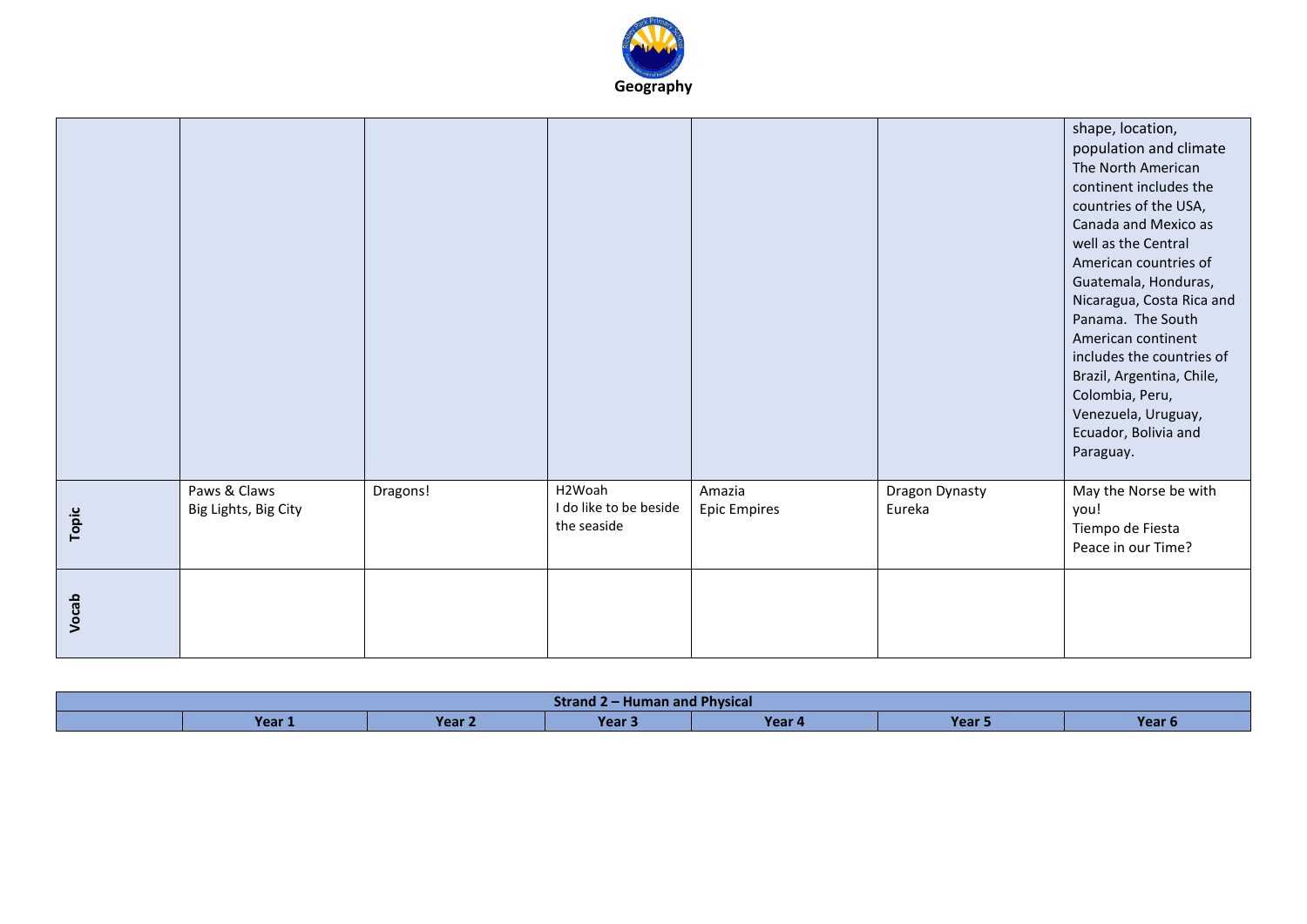

| ပ<br>Natio | <b>Human and Physical Geography</b><br>Pupils should be taught to:<br>identify seasonal and daily weather patterns in<br>the United Kingdom and the location of hot and<br>cold areas of the world in relation to the Equator<br>and the North and South Poles;<br>use basic geographical vocabulary to refer to:<br>- key physical features, including: beach, cliff,<br>coast, forest, hill, mountain, sea, ocean,<br>river, soil, valley, vegetation, season<br>and weather;<br>- key human features, including: city, town,<br>village, factory, farm, house, office, port, | <b>Human and Physical Geography</b><br>Pupils should be taught to:<br>describe and understand key aspects of:<br>- physical geography, including: climate zones, biomes and vegetation<br>belts, rivers,<br>mountains, volcanoes and earthquakes, and the water cycle;<br>- human geography, including: types of settlement and land use, economic activity<br>including trade links, and the distribution of natural resources including energy, food,<br>minerals and water. |
|------------|---------------------------------------------------------------------------------------------------------------------------------------------------------------------------------------------------------------------------------------------------------------------------------------------------------------------------------------------------------------------------------------------------------------------------------------------------------------------------------------------------------------------------------------------------------------------------------|--------------------------------------------------------------------------------------------------------------------------------------------------------------------------------------------------------------------------------------------------------------------------------------------------------------------------------------------------------------------------------------------------------------------------------------------------------------------------------|
|------------|---------------------------------------------------------------------------------------------------------------------------------------------------------------------------------------------------------------------------------------------------------------------------------------------------------------------------------------------------------------------------------------------------------------------------------------------------------------------------------------------------------------------------------------------------------------------------------|--------------------------------------------------------------------------------------------------------------------------------------------------------------------------------------------------------------------------------------------------------------------------------------------------------------------------------------------------------------------------------------------------------------------------------------------------------------------------------|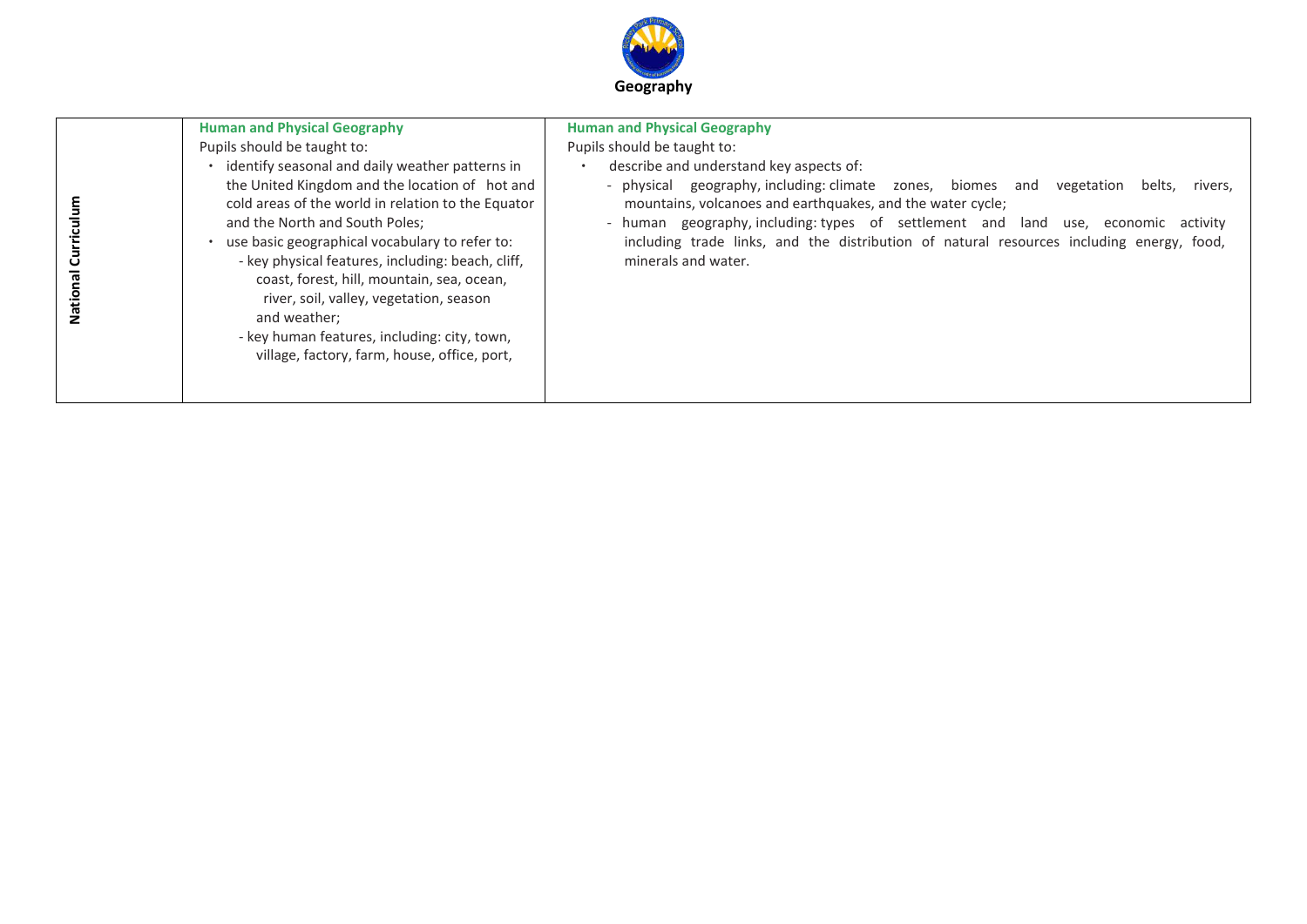

| <b>Skills</b> | Identify patterns in daily<br>and seasonal weather.<br>Describe in simple terms<br>how a physical process<br>has affected an area,<br>place or human activity.<br>Use basic geographical<br>vocabulary to identify and<br>describe physical features.<br>Name and describe the<br>purpose of human<br>features and landmarks.<br>Identify the characteristics<br>of a settlement.<br>Identify natural and man-<br>made materials in the<br>environment.<br>Name important buildings<br>and places and explain<br>their importance. | Describe, in simple<br>terms, the effects of<br>erosion.<br>Describe the size,<br>location and position of a<br>physical feature.<br>Use geographical<br>vocabulary to describe<br>how and why people use<br>a range of human<br>features.<br>Describe the size,<br>location and function of<br>a local industry.<br>Describe the properties<br>of natural & man-made<br>materials & where they<br>are found in the<br>environment.<br>Name, locate and explain<br>the significance of a<br>place.<br>Describe how pollution<br>and litter affect the local<br>environment and school<br>grounds. | Explain how the<br>weather affects the<br>use of urban and<br>rural environments.<br>Identify the five<br>major climate zones<br>on Earth.<br>Describe the type<br>and purpose of<br>different buildings,<br>monuments,<br>services and land,<br>and identify reasons<br>for their location.<br>Describe the type<br>and characteristics<br>of settlement or<br>land use in an area<br>or region.<br>Name and describe<br>the types,<br>appearance and<br>properties of rocks.<br>Describe how a<br>significant<br>geographical<br>activity has changed<br>a landscape in the<br>short or long term.<br>Classify, compare<br>and contrast<br>different types of | <b>Explain climatic variations</b><br>of a country or continent.<br>Use specific geographical<br>vocabulary and diagrams<br>to explain the water cycle.<br>Identify, describe and<br>explain the formation of<br>different mountain types.<br>Describe altitudinal<br>zonation on mountains.<br>Describe a range of human<br>features and their location<br>and explain how they are<br>interconnected.<br>Explain ways that<br>settlements, land use or<br>water systems are used in<br>different parts of the<br>world.<br>Describe & explain the<br>transportation of<br>materials by rivers.<br>Describe the properties of<br>different types of soil.<br>Name, locate and explain<br>the importance of<br>significant mountains or<br>rivers.<br>Explain how the physical<br>processes of a river, sea or<br>ocean have changed a<br>landscape over time. | Explain how the climate<br>affects land use.<br>Describe how soil fertility,<br>drainage and climate<br>affect agricultural land<br>use.<br>Identify and describe<br>some key physical<br>features & environmental.<br>Name and locate the<br>world's biomes and<br>climate zones and explain<br>their common<br>characteristics.<br>Describe and explain the<br>location and purpose of<br>transport networks across<br>the UK and other parts of<br>the world.<br>Describe in detail the<br>different types of<br>agricultural land use in the<br>UK.<br>Explain how the<br>topography and soil type<br>affect the location of<br>different agricultural<br>regions.<br>Identify some of the<br>problems of farming in a<br>developing country and<br>report on ways in which | Describe the climatic<br>similarities & differences<br>between two regions.<br>Describe the physical<br>processes, including<br>weather, that affect two<br>different locations.<br>Compare and describe<br>physical features of polar<br>landscapes.<br>Explain how climate<br>change affects climate<br>zones and biomes across<br>the world.<br>Explain how humans<br>function in the place they<br>live.<br>Describe the distribution<br>of natural resources in an<br>area or country.<br>Explain how the presence<br>of ice makes the polar<br>oceans different to other<br>oceans on Earth.<br>Name, locate and explain<br>the distribution of<br>significant industrial<br>regions around the world.<br>Present a detailed account<br>of how an industry,<br>including tourism, has<br>changed a place or |
|---------------|------------------------------------------------------------------------------------------------------------------------------------------------------------------------------------------------------------------------------------------------------------------------------------------------------------------------------------------------------------------------------------------------------------------------------------------------------------------------------------------------------------------------------------|---------------------------------------------------------------------------------------------------------------------------------------------------------------------------------------------------------------------------------------------------------------------------------------------------------------------------------------------------------------------------------------------------------------------------------------------------------------------------------------------------------------------------------------------------------------------------------------------------|-----------------------------------------------------------------------------------------------------------------------------------------------------------------------------------------------------------------------------------------------------------------------------------------------------------------------------------------------------------------------------------------------------------------------------------------------------------------------------------------------------------------------------------------------------------------------------------------------------------------------------------------------------------------|----------------------------------------------------------------------------------------------------------------------------------------------------------------------------------------------------------------------------------------------------------------------------------------------------------------------------------------------------------------------------------------------------------------------------------------------------------------------------------------------------------------------------------------------------------------------------------------------------------------------------------------------------------------------------------------------------------------------------------------------------------------------------------------------------------------------------------------------------------------|---------------------------------------------------------------------------------------------------------------------------------------------------------------------------------------------------------------------------------------------------------------------------------------------------------------------------------------------------------------------------------------------------------------------------------------------------------------------------------------------------------------------------------------------------------------------------------------------------------------------------------------------------------------------------------------------------------------------------------------------------------------------------------|-------------------------------------------------------------------------------------------------------------------------------------------------------------------------------------------------------------------------------------------------------------------------------------------------------------------------------------------------------------------------------------------------------------------------------------------------------------------------------------------------------------------------------------------------------------------------------------------------------------------------------------------------------------------------------------------------------------------------------------------------------------------------------------------------------------------|
|               |                                                                                                                                                                                                                                                                                                                                                                                                                                                                                                                                    |                                                                                                                                                                                                                                                                                                                                                                                                                                                                                                                                                                                                   | geographical<br>feature (UK).                                                                                                                                                                                                                                                                                                                                                                                                                                                                                                                                                                                                                                   | Describe and compare<br>aspects of physical<br>features.                                                                                                                                                                                                                                                                                                                                                                                                                                                                                                                                                                                                                                                                                                                                                                                                       | these can be supported.<br>Describe how the<br>characteristic of a<br>settlement changes as it                                                                                                                                                                                                                                                                                                                                                                                                                                                                                                                                                                                                                                                                                  | landscape over time.<br>Describe patterns of<br>human population growth<br>and movement, economic<br>activities, space, land use                                                                                                                                                                                                                                                                                                                                                                                                                                                                                                                                                                                                                                                                                  |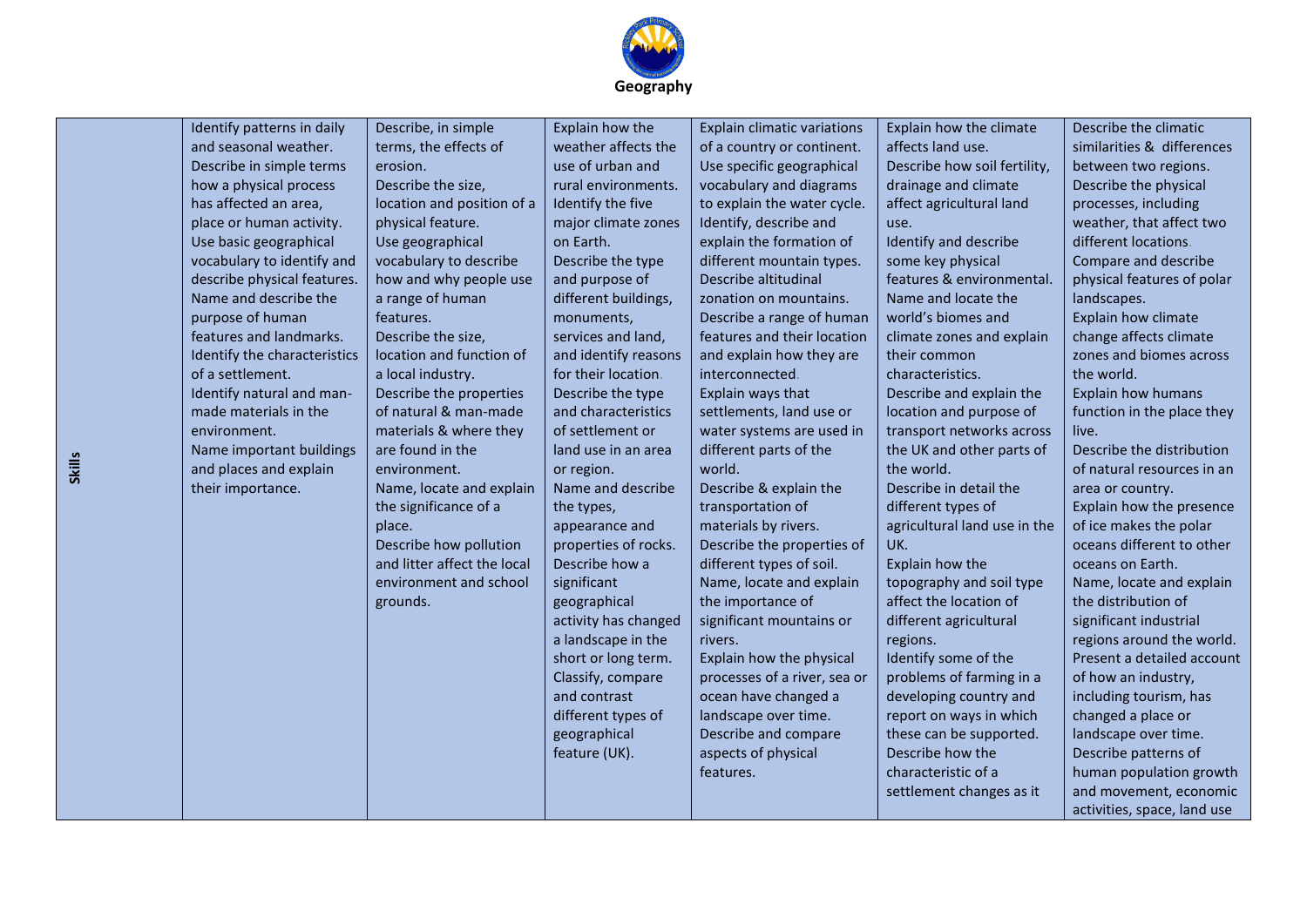

|  |  | gets bigger (settlement      | and human settlement        |
|--|--|------------------------------|-----------------------------|
|  |  | hierarchy).                  | patterns of an area of the  |
|  |  | Identify and describe the    | UK or the wider world.      |
|  |  | similarities and differences | Explain the physical        |
|  |  |                              |                             |
|  |  | in physical and human        | processes that cause        |
|  |  | geography between            | earthquakes and             |
|  |  | continents.                  | tsunamis.                   |
|  |  |                              | Describe the parts of a     |
|  |  |                              | tsunami or earthquake.      |
|  |  |                              | Name and describe           |
|  |  |                              | properties of the Earth's   |
|  |  |                              | four layers.                |
|  |  |                              | Name plate boundaries       |
|  |  |                              | and explain why they are    |
|  |  |                              | important.                  |
|  |  |                              | Locate the regions of N     |
|  |  |                              | and S America and explain   |
|  |  |                              | how these, along with the   |
|  |  |                              | climate zones and soil      |
|  |  |                              | types, can affect land use. |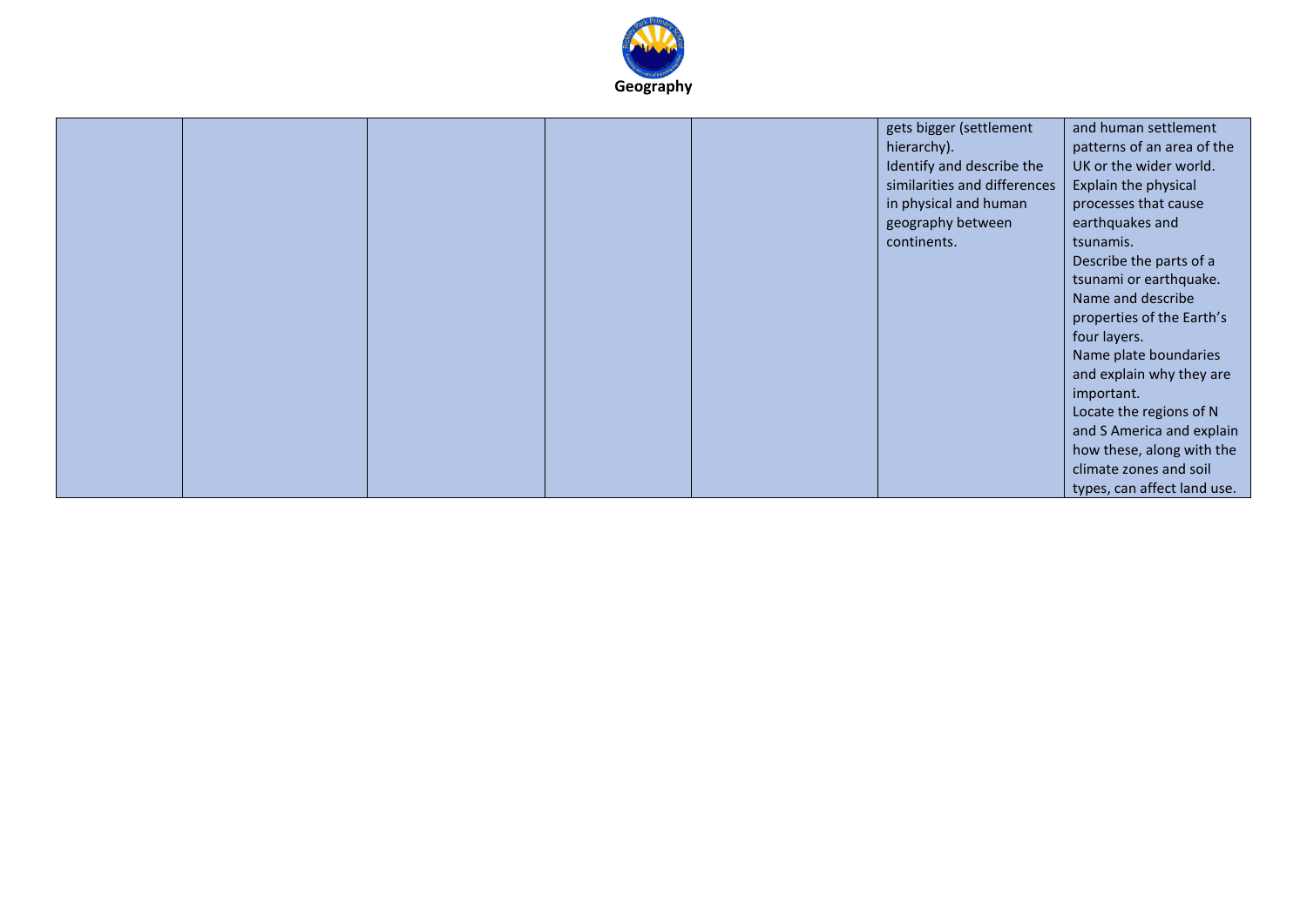

| There are four seasons in   | Erosion is a physical        | Excessive            | Climatic variation           | Changes to the weather       | Climate is the long-term    |
|-----------------------------|------------------------------|----------------------|------------------------------|------------------------------|-----------------------------|
| the UK: spring, summer,     | process that involves the    | precipitation        | describes the changes in     | and climate (temperature,    | pattern of weather          |
| autumn and winter. Each     | weathering and               | includes             | weather patterns or the      | weather patterns and         | conditions found in a       |
| season has typical          | movement of natural          | thunderstorms,       | average weather              | precipitation) can affect    | particular place. Climates  |
| weather patterns. Types     | materials, such as rock,     | downbursts,          | conditions of a country or   | land use. Farmers living in  | can be compared by          |
| of weather include sun,     | sand and soil. Erosion is    | tornadoes,           | continent.                   | different countries adapt    | looking at factors          |
| rain, wind, snow, fog, hail | caused by wind and           | waterspouts,         | Water cannot be made. It     | their farming practices to   | including maximum and       |
| and sleet. In the United    | water, including waves,      | tropical cyclones,   | is constantly recycled       | suit their local climate and | minimum levels of           |
| Kingdom, the length of      | floods, rivers and rainfall. | extratropical        | through a process called     | landscape.                   | precipitation and average   |
| the day varies depending    | A physical feature is one    | cyclones, blizzards  | the water cycle. The four    | Soil fertility, drainage and | monthly termperatures.      |
| on the season. In winter,   | that forms naturally, and    | and ice storms.      | stages of the water cycle    | climate influence the        | Physical processes that     |
| the days are shorter. In    | can change over time         | The Earth has five   | are evaporation,             | placement and success of     | can affect a landscape      |
| summer, the days are        | due to weather and           | climate zones:       | condensation,                | agricultural land.           | include erosion by wind,    |
| longer. Symbols are used    | other forces.                | desert, equatorial,  | precipitation and            | The Earth has five climate   | water or ice; the           |
| to show different types of  | The local environment        | polar, temperate     | collection. During the       | zones: desert, equatorial,   | deposition of stone and     |
| weather.                    | can be improved by           | and tropical.        | water cycle, water           | polar, temperate and         | silt by water and ice; land |
| Weather is a physical       | picking up litter, planting  | Services include     | changes state due to         | tropical. A biome is a large | movement, such as           |
| process.                    | flowers and improving        | banks, post offices, | heating and cooling.         | ecological area on the       | landslides and tectonic     |
| Physical features are       | amenities.                   | hospitals, public    | Mountains form over          | Earth's surface, such as     | activity, such as           |
| naturally-created features  | Human features are           | transport and        | millions of years. They are  | desert, forest, grassland,   | earthquakes or volcanic     |
| of the Earth.               | man-made and include         | garages. Land use    | made when the Earth's        | tundra and aquatic.          | eruptions.                  |
| Human features are man-     | castles, towers, schools,    | types include        | tectonic plates push         | Biomes are often defined     | The Arctic is a sea of ice  |
| made and include            | hospitals, bridges, shops,   | leisure, housing,    | together or move apart.      | by a range of factors, such  | surrounded by land and      |
| factories, farms, houses,   | tunnels, monuments,          | industry, transport  | Mountains are also           | as temperature, climate,     | located at the highest      |
| offices, ports, harbours    | airports and roads.          | and agriculture.     | formed when magma            | relief, geology, soils and   | latitudes of the Northern   |
| and shops. Landmarks and    | People use human             | Different types of   | underneath the Earth's       | vegetation.                  | Hemisphere. It extends      |
| monuments are features      | features in different        | settlement include   | crust pushes large areas of  | Transport networks can be    | over the countries that     |
| of a landscape, city or     | ways. For example, an        | rural, urban,        | land upwards. There are      | tangible, such as rails,     | border the Arctic Ocean     |
| town that are easily seen   | airport can be used for      | hamlet, town,        | five types of mountain:      | roads or canals, or          | including, Canada, the      |
| and recognized from a       | work or leisure and a        | village, city and    | fold, fault-block, volcanic, | intangible, such as air and  | USA, Denmark, Russia,       |
| distance. They also help    | harbour can be used for      | suburban areas. A    | dome and plateau.            | sea corridors. These         | Norway and Iceland.         |
| someone to establish and    | industry or travel.          | city is a large      | Altitudinal zonation         | networks link places         | Antarctica is a continent   |
| describe a location.        | Industries are businesses    | settlement where     | describes the different      | together and allow for the   | located in the Southern     |
| A settlement is a place     | that make things, sell       | many people live     | climates and types of        | movement of people and       | Hemisphere. Antarctica      |
| where people live and       | things and help people       | and work.            | wildlife at different        | goods. Transport networks    | does not belong to any      |
| work and can be big or      | live their everyday lives.   | Residential areas    | altitudes on mountains.      | are usually built where      | country. Physical features  |
| small, depending on how     | Land can be used for         |                      | Examples include forests     | there is a high demand for   | of the Arctic and Antarctic |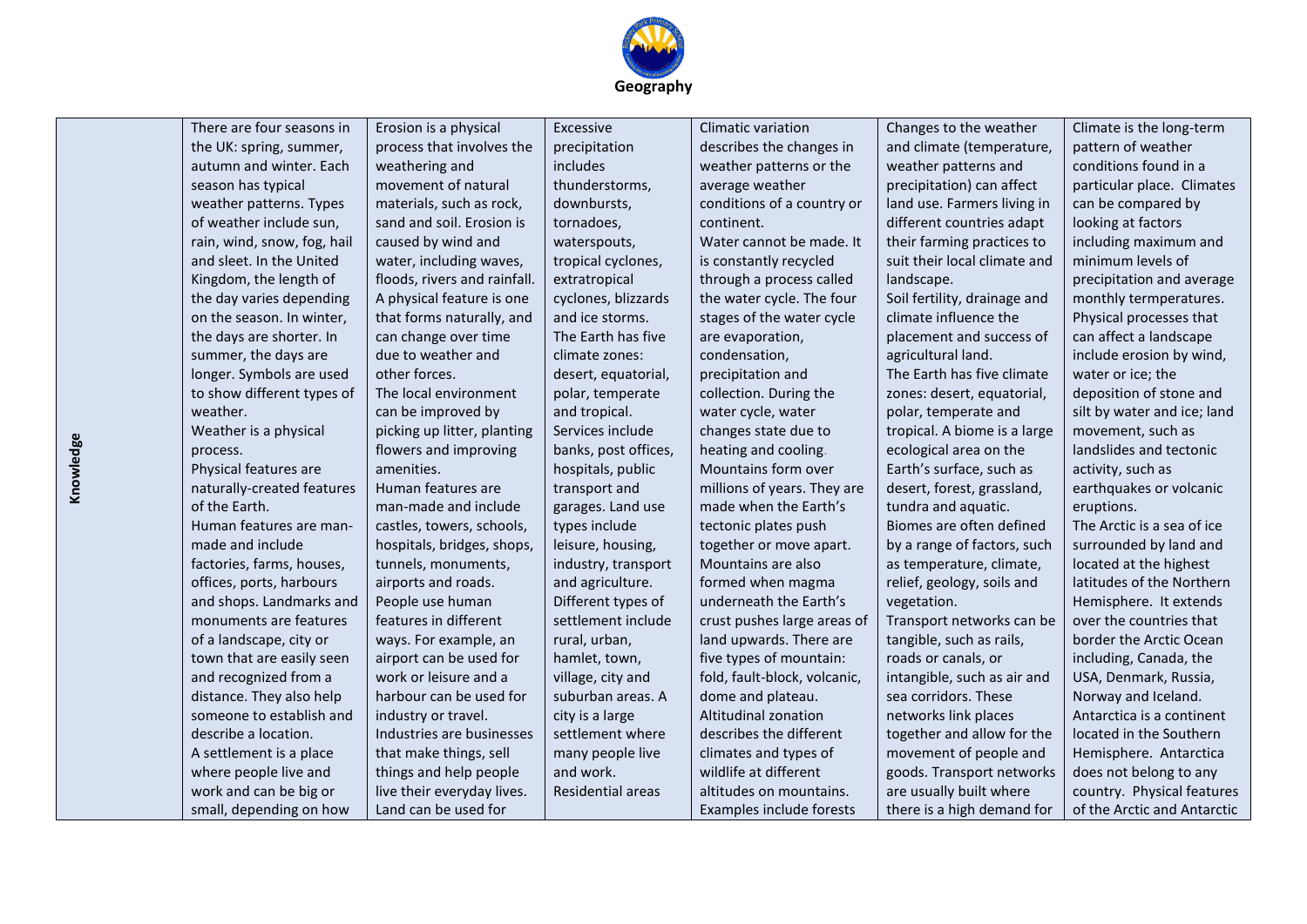

|  | many people live there.    | recreational, transport,   | surrounding cities    | that grow at low altitudes | the movement of people       | regions include glaciers,   |
|--|----------------------------|----------------------------|-----------------------|----------------------------|------------------------------|-----------------------------|
|  | Towns and cities are       | agricultural, residential  | are called suburbs.   | and support a wide variety | or goods. They run           | icebergs, ice caps, ice     |
|  | urban settlements.         | and commercial             | Geographical          | of plants and animals,     | between places where         | sheets, ice shelves and sea |
|  | Features of towns and      | purposes, or a mixture of  | features created by   | tundra that is found at    | journeys start or finish.    | ice.                        |
|  | cities include homes,      | these.                     | nature are called     | higher altitudes and       | Agricultural land use in the | Climate change is the       |
|  | shops, roads and offices.  | Materials found in the     | physical features.    | supports plants and        | UK can be divided into       | long-term change in         |
|  | A material is something    | environment can be         | Physical features     | animals that are adapted   | three main types, arable     | expected patterns of        |
|  | used to build or make      | natural (rock, stone,      | include beaches,      | to harsher environments    | (growing crops), pastoral    | weather that contributes    |
|  | something else. Natural    | water, sand, soil, water   | cliffs and            | and the summits of         | (livestock), mixed (arable   | to the melting of polar ice |
|  | materials are dug out of   | and clay) and man-made     | mountains.            | mountains, which are       | and pastoral). An            | caps, rising sea levels and |
|  | the ground, grown or       | (brick, glass, plastic and | Geographical          | usually covered in ice and | allotment is a small piece   | extreme weather. Climate    |
|  | taken from a living thing. | concrete). Natural and     | features created by   | snow and don't support     | of land used to grow fruit,  | change is caused by global  |
|  | Man-made materials are     | man-made materials are     | humans are called     | any life.                  | vegetables and flowers. A    | warming. Human activity,    |
|  | often made from natural    | used to make human         | human features.       |                            | wide variety of crops are    | such as burning fossil      |
|  | materials but have been    | features.                  | <b>Human features</b> |                            | farmed in the UK, such as    | fuels, deforestation,       |
|  | changed to have different  | A significant place is a   | include houses,       | Different types of soil    | wheat, barley, oats,         | habitat destruction,        |
|  | properties.                | location that is important | factories and train   | include clay, sandy, silty | potatoes, other              | overpopulation and          |
|  | A place can be important   | to a community or          | stations.             | and loamy.                 | vegetables, fruits and oil   | rearing livestock, all      |
|  | because of its location,   | society. Places can also   |                       | Significant mountain       | seed rape. A wide variety    | contribute to global        |
|  | buildings, landscape,      | be significant because of  |                       | ranges include the         | of livestock are reared on   | warming.                    |
|  | community, culture and     | religious or historic      |                       | Himalayas, Urals, Andes,   | farms in the UK, such as     | The distribution of and     |
|  | history. Important         | events that may have       |                       | Alps, Atlas, Pyrenees,     | sheep, dairy cattle, beef    | access to natural           |
|  | buildings can include      | happened in the past       |                       | Apennines, Balkans and     | cattle, poultry and pigs.    | resources, cultural         |
|  | schools, places of worship | near the location.         |                       | Sierra Nevada. Significant | The topography of an area    | influences and economic     |
|  | and buildings that provide | Significant places can     |                       | rivers include the         | intended for agricultural    | activity are significant    |
|  | a service to the           | also include monuments.    |                       | Mississippi, Nile, Thames, | purposes is an important     | factors in community life   |
|  | community, such as shops   | The equator is an          |                       | Amazon, Volga, Zambezi,    | consideration. In            | in a settlement.            |
|  | and libraries. Some        | imaginary line that        |                       | Mekong, Ganges, Danube     | particular, the              |                             |
|  | buildings are important    | divides the world into     |                       | and Yangtze.               | topographical slope or       | Natural resources include   |
|  | because they tell us       | the Northern and           |                       | Rivers, seas and oceans    | gradient plays a large part  | food, minerals              |
|  | something about the past.  | Southern Hemispheres.      |                       | can transform a landscape  | in controlling hydrology     | (aluminium, sandstone       |
|  |                            | The North Pole is the      |                       | through erosion,           | (water) and potential soil   | and oil), energy sources    |
|  |                            | most northern point on     |                       | deposition and             | erosion.                     | (water, coal and gas) and   |
|  |                            | Earth. The South Pole is   |                       | transportation.            | Farming challenges for       | water.                      |
|  |                            | the most southern point    |                       | Topography is the          | developing countries         | The polar oceans are        |
|  |                            | on Earth.                  |                       | arrangement of the         | include poor soil, disease,  | significantly colder than   |
|  |                            |                            |                       | natural and artificial     | drought and lack of          | other world oceans. This    |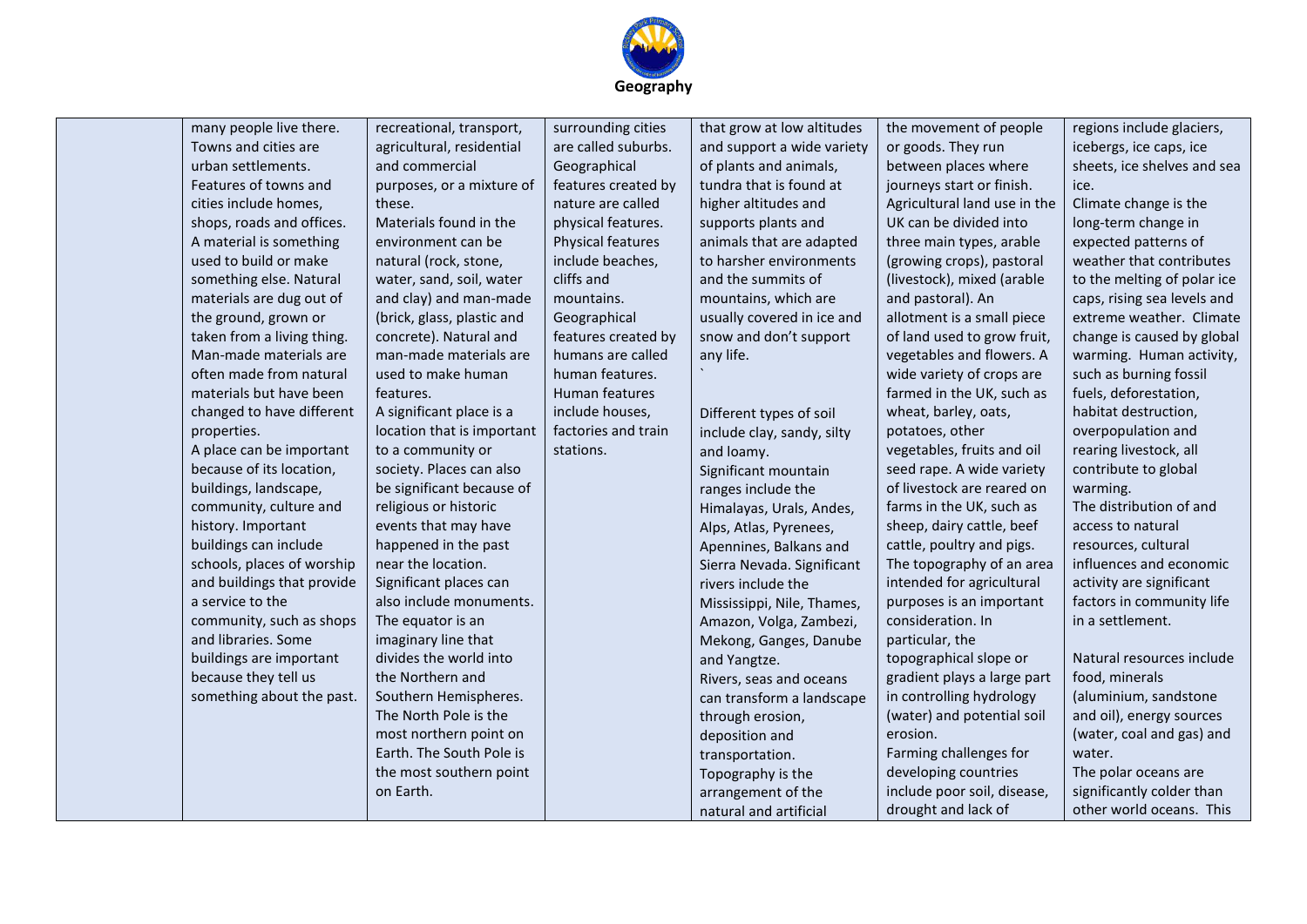

|  |  | physical features of an<br>area.<br>A physical feature is one<br>that forms naturally and<br>can change over time due<br>to physical processes, such<br>as erosion and<br>weathering. Physical<br>features include rivers,<br>forests, hills, mountains<br>and cliffs. An aspect of a<br>physical feature might be<br>the type of mountain,<br>such as dome or volcanic,<br>or the type of forest, such<br>as coniferous or broad-<br>leaved. south of the<br>equator. | markets. Education, fair<br>trade and technology are<br>ways in which these<br>challenges can be<br>reduced.<br>Settlements come in many<br>different sizes and these<br>can be ranked according<br>to their population and<br>the level of services<br>available. A settlement<br>hierarchy includes hamlet,<br>village, town, city and<br>large city. | influences the presence of<br>sea ice, glaciers and<br>icebergs.<br>North America, Europe<br>and East Asia are the main<br>industrial regions of the<br>world due to a range of<br>factors (access to raw<br>materials, transportation,<br>fresh water, power and<br>labour supply).<br>Tourism is an industry that<br>involves people travelling<br>for recreation and leisure.<br>It has had an<br>environmental, social and<br>economic impact on many<br>regions and countries.<br>Climate is the long-term<br>pattern of weather<br>conditions found in a<br>particular place. Climates<br>can be compared by<br>looking at factors<br>including maximum and<br>minimum levels of<br>precipitation and average<br>monthly temperature.<br>North America is broadly<br>categorised into six major<br>biomes: tundra,<br>coniferous forest,<br>grasslands (prairie),<br>deciduous forest, desert<br>and tropical rainforest.<br>South America has a vast<br>variety of biomes, |
|--|--|------------------------------------------------------------------------------------------------------------------------------------------------------------------------------------------------------------------------------------------------------------------------------------------------------------------------------------------------------------------------------------------------------------------------------------------------------------------------|---------------------------------------------------------------------------------------------------------------------------------------------------------------------------------------------------------------------------------------------------------------------------------------------------------------------------------------------------------|-----------------------------------------------------------------------------------------------------------------------------------------------------------------------------------------------------------------------------------------------------------------------------------------------------------------------------------------------------------------------------------------------------------------------------------------------------------------------------------------------------------------------------------------------------------------------------------------------------------------------------------------------------------------------------------------------------------------------------------------------------------------------------------------------------------------------------------------------------------------------------------------------------------------------------------------------------------------------------------|
|--|--|------------------------------------------------------------------------------------------------------------------------------------------------------------------------------------------------------------------------------------------------------------------------------------------------------------------------------------------------------------------------------------------------------------------------------------------------------------------------|---------------------------------------------------------------------------------------------------------------------------------------------------------------------------------------------------------------------------------------------------------------------------------------------------------------------------------------------------------|-----------------------------------------------------------------------------------------------------------------------------------------------------------------------------------------------------------------------------------------------------------------------------------------------------------------------------------------------------------------------------------------------------------------------------------------------------------------------------------------------------------------------------------------------------------------------------------------------------------------------------------------------------------------------------------------------------------------------------------------------------------------------------------------------------------------------------------------------------------------------------------------------------------------------------------------------------------------------------------|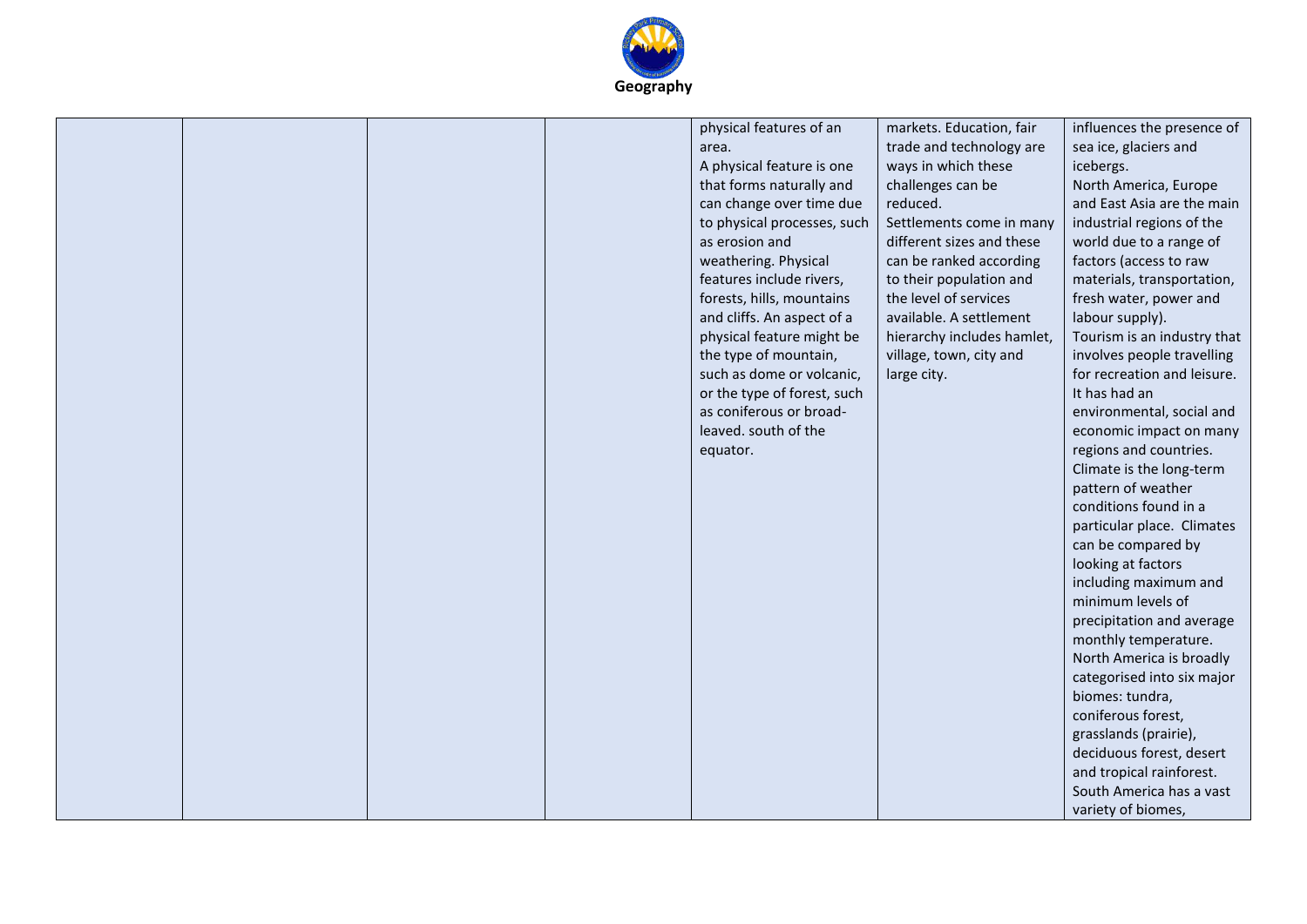

|  |  |  | including desert, alpine,      |
|--|--|--|--------------------------------|
|  |  |  | rainforest and grasslands.     |
|  |  |  | Earthquakes happen when        |
|  |  |  | two tectonic plates push       |
|  |  |  | into each other, pull apart    |
|  |  |  | from one another or slide      |
|  |  |  | alongside each other. The      |
|  |  |  |                                |
|  |  |  | centre of an earthquake is     |
|  |  |  | called the epicentre.          |
|  |  |  | The Earth is made of four      |
|  |  |  | different layers. The inner    |
|  |  |  | core is made mostly of         |
|  |  |  | hot, solid iron and nickel,    |
|  |  |  | and the outer core is          |
|  |  |  | made of liquid iron and        |
|  |  |  | nickel. The mantle is made     |
|  |  |  | of solid rock and molten       |
|  |  |  | rock called magma. The         |
|  |  |  | crust is a thin layer of solid |
|  |  |  | rock that is broken into       |
|  |  |  | large pieces called            |
|  |  |  | tectonic plates. These         |
|  |  |  | pieces move very slowly        |
|  |  |  | across the mantle.             |
|  |  |  | There are three main           |
|  |  |  | types of rock found in the     |
|  |  |  | Earth's crust. -               |
|  |  |  | sedimentary, igneous and       |
|  |  |  | metamorphic.                   |
|  |  |  | Sedimentary rocks are          |
|  |  |  | made from sediment that        |
|  |  |  | settles in water and           |
|  |  |  | becomes squashed over a        |
|  |  |  | long time to form rock.        |
|  |  |  | They are often soft,           |
|  |  |  | permeable, have layers         |
|  |  |  | and may contain fossils.       |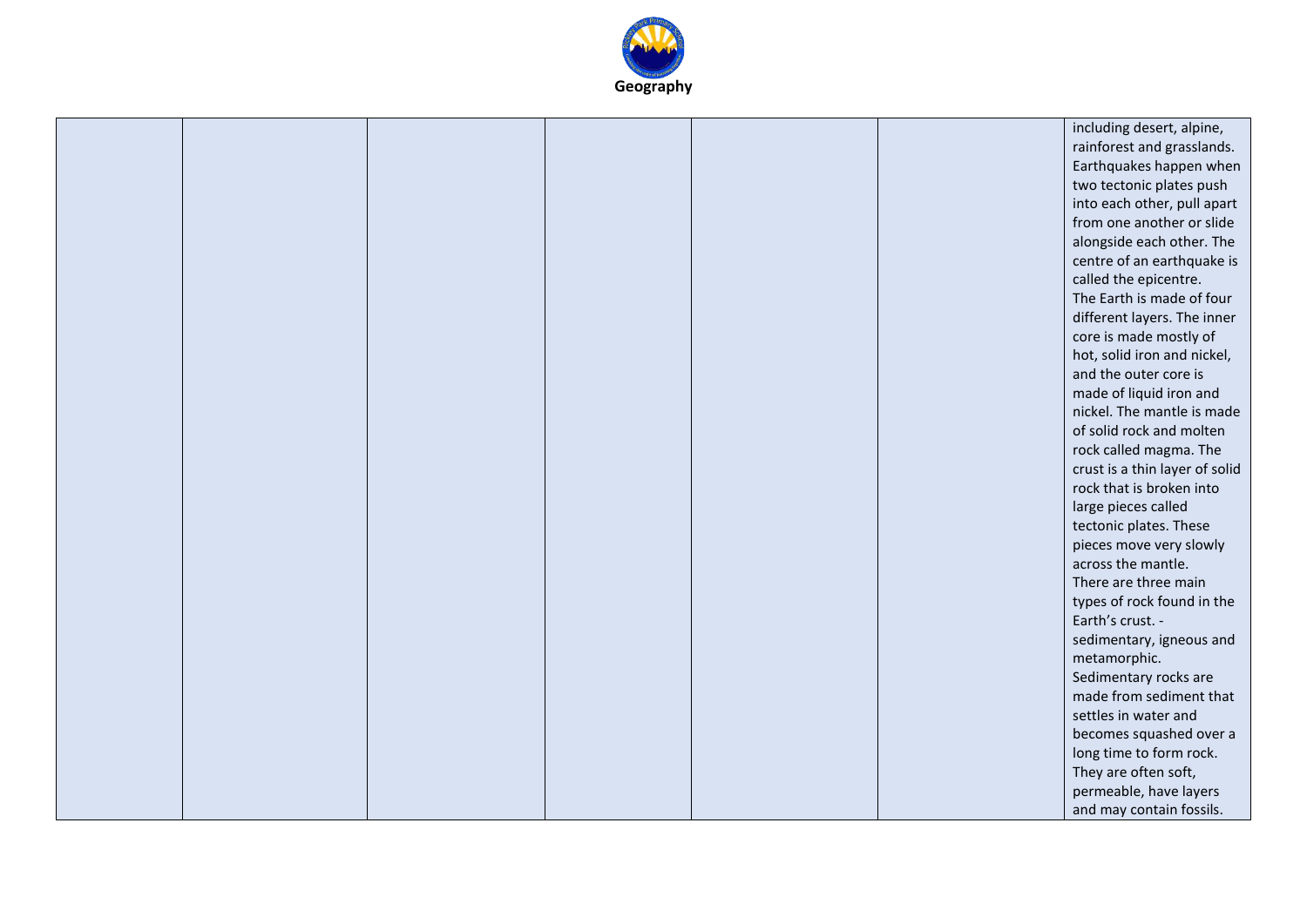

|       |                                                      |                          |                                                 |                               |                          | Igneous rocks are made<br>from cooled magma or<br>lava. They are usually<br>hard, shiny and contain<br>visible crystals.<br>Metamorphic rocks are<br>formed when existing<br>rocks are heated by the<br>magma under the Earth's<br>crust or squashed by the<br>movement of the Earth's<br>tectonic plates. |
|-------|------------------------------------------------------|--------------------------|-------------------------------------------------|-------------------------------|--------------------------|------------------------------------------------------------------------------------------------------------------------------------------------------------------------------------------------------------------------------------------------------------------------------------------------------------|
| Topic | Moon Zoom/Space<br>Splendid Skies<br>Growing<br>Toys | Dragons!<br>Celebrations | H2Woah<br>I do like to be<br>beside the seaside | Amazia<br><b>Epic Empires</b> | Eureka<br>Dragon Dynasty | May the Norse be with<br>you!<br>Tiempo de Fiesta                                                                                                                                                                                                                                                          |
| Vocab |                                                      |                          |                                                 |                               |                          |                                                                                                                                                                                                                                                                                                            |

| - Geographical Skills<br><b>Strand</b> |                                 |             |                                                                                                                                 |        |        |  |  |
|----------------------------------------|---------------------------------|-------------|---------------------------------------------------------------------------------------------------------------------------------|--------|--------|--|--|
| Year .                                 | Vo <sub>2</sub><br><b>TEGLY</b> | <b>Year</b> | <b>Contract Contract Contract Contract Contract Contract Contract Contract Contract Contract Contract Contract Co</b><br>Year 4 | Year 5 | Year L |  |  |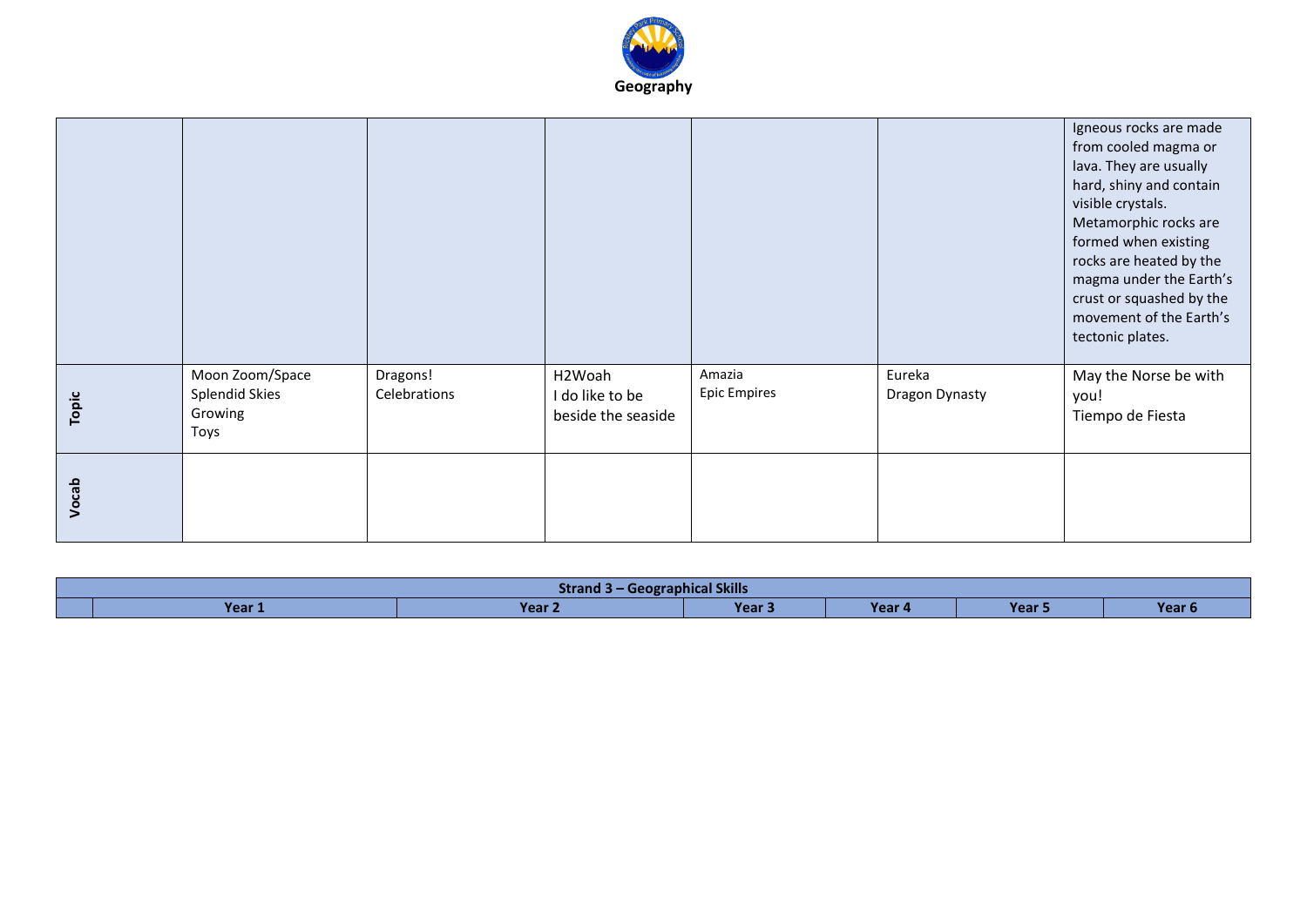

| ulum<br>Ë<br>ā<br>ಸ<br><u>ō</u> | <b>Geographical Skills and Fieldwork</b><br>Pupils should be taught to:<br>use world maps, atlases and globes to identify the United Kingdom and its countries, as<br>well as the countries, continents and oceans studied at this key stage;<br>use simple compass directions (North, South, East and West) and locational and directional<br>language [for example, near and far; left and right], to describe the location of features<br>and routes on a map;<br>use aerial photographs and plan perspectives to recognise landmarks and basic human and<br>physical features; devise a simple map; and use and construct basic symbols in a key; | <b>Geographical Skills and Fieldwork</b><br>Pupils should be taught to:<br>use maps, atlases, globes and digital/computer mapping to locate countries and<br>describe features studied;<br>use the eight points of a compass, four and six-figure grid references, symbols and key<br>(including the use of Ordnance Survey maps) to build their knowledge of the United<br>Kingdom and the wider world;<br>use fieldwork to observe, measure, record and present the human and physical<br>features in the local area using a range of methods, including sketch maps, plans and |
|---------------------------------|-------------------------------------------------------------------------------------------------------------------------------------------------------------------------------------------------------------------------------------------------------------------------------------------------------------------------------------------------------------------------------------------------------------------------------------------------------------------------------------------------------------------------------------------------------------------------------------------------------------------------------------------------------|-----------------------------------------------------------------------------------------------------------------------------------------------------------------------------------------------------------------------------------------------------------------------------------------------------------------------------------------------------------------------------------------------------------------------------------------------------------------------------------------------------------------------------------------------------------------------------------|
| ہ<br>2                          | use simple fieldwork and observational skills to study the geography of their school and its<br>grounds and the key human and physical features of its surrounding environment.                                                                                                                                                                                                                                                                                                                                                                                                                                                                       | graphs, and digital technologies.                                                                                                                                                                                                                                                                                                                                                                                                                                                                                                                                                 |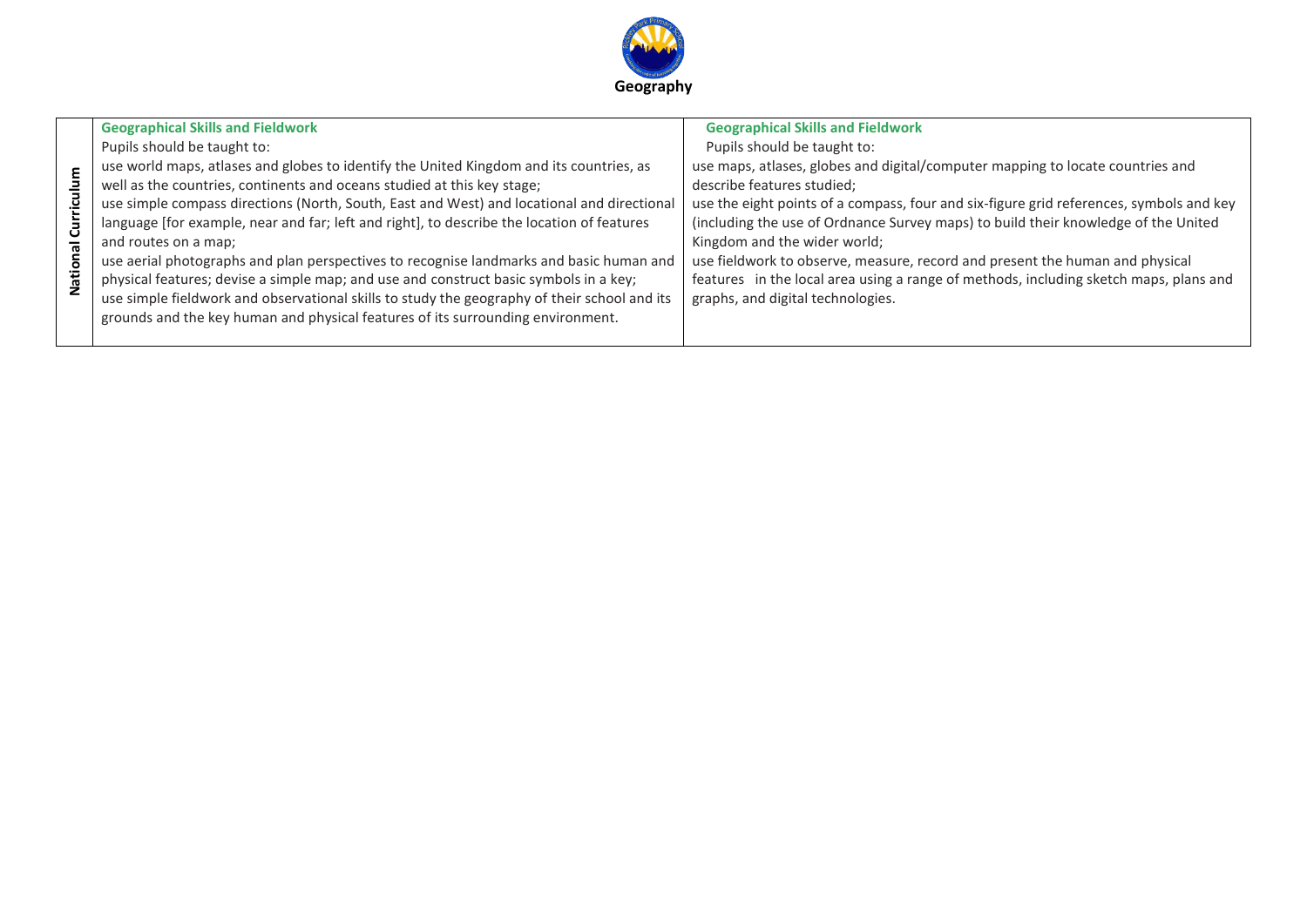

| Use simple directional and positional<br>language to give directions, describe the<br>location of features and discuss where things<br>are in relation to each other.<br>Draw or read a simple picture map.<br>Identify features and landmarks on an aerial<br>photograph or plan perspective.<br>Collect simple data during fieldwork<br>activities.<br>Carry out fieldwork tasks to identify<br>characteristics of the school grounds or<br>locality.<br>Describe how a place or geographical feature<br>has changed over time. | Use simple compass directions to describe<br>the location of features or a route on a<br>map.<br>Draw or read a range of simple maps that<br>use symbols and a key.<br>Study aerial photographs to describe the<br>features and characteristics of an area of<br>land.<br>Collect and organise simple data in charts<br>and tables from primary sources<br>(fieldwork and observation) and secondary<br>sources (maps and books).<br>Ask and answer simple geographical<br>questions through observation or simple<br>data collection during fieldwork activities.<br>Describe how an environment has or<br>might change over time. | Use the eight<br>points of a<br>compass to locate a<br>geographical<br>feature or place on<br>a map.<br>Use four-figure grid<br>references to<br>describe the<br>location of objects<br>and places on a<br>simple map.<br>Analyse maps,<br>atlases and globes,<br>including digital<br>mapping, to locate<br>countries and<br>describe features<br>studied.<br>Analyse primary<br>data, identifying<br>any patterns<br>observed.<br>Gather evidence to<br>answer a<br>geographical<br>question or | Use the eight<br>points of a<br>compass, four<br>and six-figure grid<br>references,<br>symbols and a<br>key to locate and<br>plot geographical<br>places and<br>features on a<br>map.<br>Use four or six-<br>figure grid<br>references and<br>keys to describe<br>the location of<br>objects and<br>places on a map.<br>Study and draw<br>conclusions<br>about places and<br>geographical<br>features using a<br>range of<br>geographical<br>resources,<br>including maps, | Use compass points<br>and grid references<br>to interpret maps,<br>including Ordnance<br>Survey maps, with<br>accuracy.<br>Identify elevated<br>areas, depressions<br>and river basins on a<br>relief map.<br>Analyse and<br>compare a place or<br>places using aerial<br>photographs.<br>Atlases and maps.<br>Summarise<br>geographical data to<br>draw conclusions.<br>Construct or carry<br>out a geographical<br>enquiry by gathering<br>and analysing a<br>range of sources. | Use lines of<br>longitude and<br>latitude or grid<br>references to find<br>the position of<br>different<br>geographical areas<br>and features.<br>Use grid references,<br>lines of latitude and<br>longitude, contour<br>lines and symbols in<br>maps and on globes<br>to understand and<br>record the<br>geography of an<br>area.<br>Use satellite<br>imaging and maps<br>of different scales to<br>find out<br>geographical<br>information about a<br>place.<br>Analyse and present<br>increasingly<br>complex data, |
|-----------------------------------------------------------------------------------------------------------------------------------------------------------------------------------------------------------------------------------------------------------------------------------------------------------------------------------------------------------------------------------------------------------------------------------------------------------------------------------------------------------------------------------|-------------------------------------------------------------------------------------------------------------------------------------------------------------------------------------------------------------------------------------------------------------------------------------------------------------------------------------------------------------------------------------------------------------------------------------------------------------------------------------------------------------------------------------------------------------------------------------------------------------------------------------|---------------------------------------------------------------------------------------------------------------------------------------------------------------------------------------------------------------------------------------------------------------------------------------------------------------------------------------------------------------------------------------------------------------------------------------------------------------------------------------------------|----------------------------------------------------------------------------------------------------------------------------------------------------------------------------------------------------------------------------------------------------------------------------------------------------------------------------------------------------------------------------------------------------------------------------------------------------------------------------|-----------------------------------------------------------------------------------------------------------------------------------------------------------------------------------------------------------------------------------------------------------------------------------------------------------------------------------------------------------------------------------------------------------------------------------------------------------------------------------|------------------------------------------------------------------------------------------------------------------------------------------------------------------------------------------------------------------------------------------------------------------------------------------------------------------------------------------------------------------------------------------------------------------------------------------------------------------------------------------------------------------------|
|                                                                                                                                                                                                                                                                                                                                                                                                                                                                                                                                   |                                                                                                                                                                                                                                                                                                                                                                                                                                                                                                                                                                                                                                     | enquiry.                                                                                                                                                                                                                                                                                                                                                                                                                                                                                          | atlases, globes<br>and digital<br>mapping.                                                                                                                                                                                                                                                                                                                                                                                                                                 |                                                                                                                                                                                                                                                                                                                                                                                                                                                                                   | comparing data<br>from different<br>sources and<br>suggesting why data<br>may vary.<br>Ask and answer                                                                                                                                                                                                                                                                                                                                                                                                                  |
|                                                                                                                                                                                                                                                                                                                                                                                                                                                                                                                                   |                                                                                                                                                                                                                                                                                                                                                                                                                                                                                                                                                                                                                                     |                                                                                                                                                                                                                                                                                                                                                                                                                                                                                                   |                                                                                                                                                                                                                                                                                                                                                                                                                                                                            |                                                                                                                                                                                                                                                                                                                                                                                                                                                                                   | geographical<br>questions and<br>hypotheses using a<br>range of fieldwork                                                                                                                                                                                                                                                                                                                                                                                                                                              |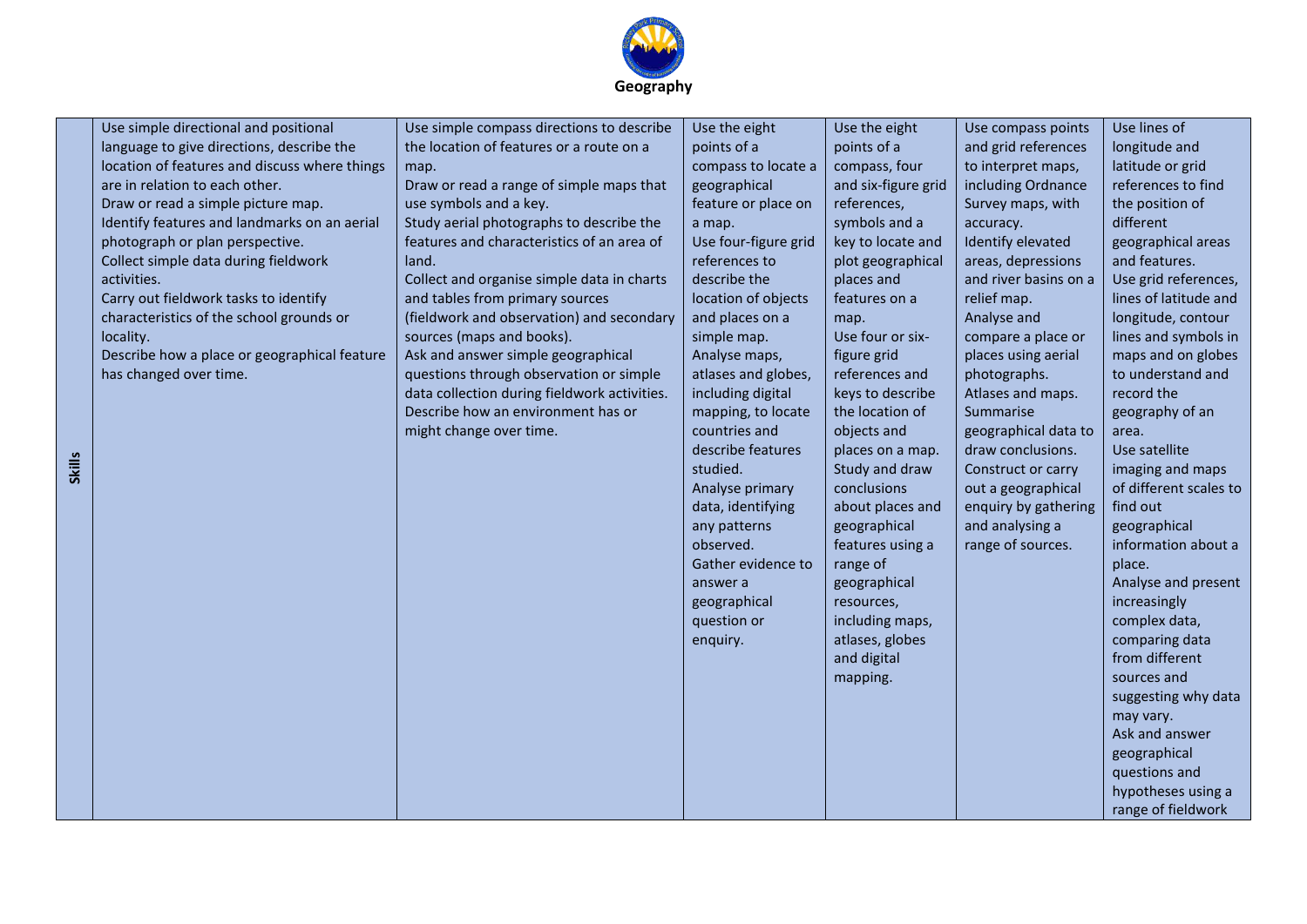

|  |  |  | 83 J.A |
|--|--|--|--------|
|  |  |  | nnique |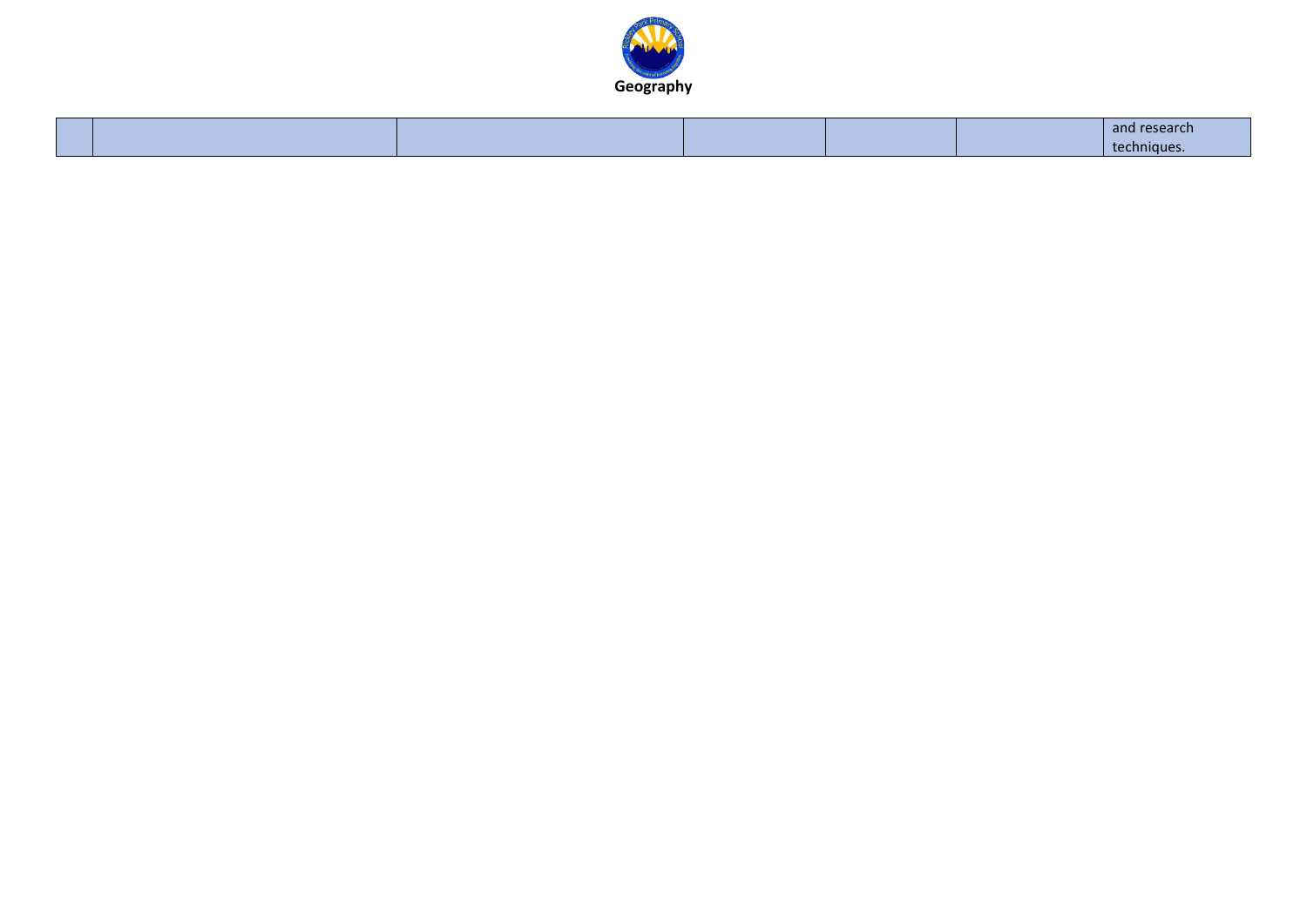

|           | Positional language includes behind, next to   | The four cardinal points on a compass are   | The eight points of  | The four cardinal  | Compass points can    | Invisible lines of    |
|-----------|------------------------------------------------|---------------------------------------------|----------------------|--------------------|-----------------------|-----------------------|
|           | and in front of. Directional language includes | north, south, east and west. A route is a   | a compass are        | directions are     | be used to describe   | latitude run          |
|           | left, right, straight ahead and turn.          | set of directions that can be used to get   | north, south, east,  | north (N), east    | the relationship of   | horizontally around   |
|           | A map is a picture or drawing of an area of    | from one place to another                   | west, north-east,    | (E), south (S) and | features to each      | the Earth and show    |
|           | land or sea that can show human and            | A map is a picture or drawing of an area of | north-west, south-   | west (W), which    | other or describe     | the northerly or      |
|           | physical features. A key is used to show       | land or sea that can show human and         | east and south-      | are at 90° angles  | the direction of      | southerly position    |
|           | features on a map. A map has symbols to        | physical features. Maps use symbols and a   | west.                | on the compass     | travel. Accurate grid | of a geographical     |
|           | show where things are located.                 | key. A key is the information needed to     | A four-figure grid   | rose. The four     | references identify   | area. Invisible lines |
|           | An aerial photograph or plan perspective       | read a map and a symbol is a picture or     | reference contains   | intercardinal (or  | the position of key   | of longitude run      |
|           | shows an area of land from above.              | icon used to show a geographical feature.   | four numbers. The    | ordinal)           | physical and human    | vertically from the   |
|           | Data is information that can be collected and  | An aerial photograph can be vertical (an    | first two numbers    | directions are     | features.             | North to the South    |
|           | used to answer a geographical question.        | image taken directly from above) or         | are called the       | halfway between    | The geographical      | Pole and show the     |
|           | Fieldwork includes going out in the            | oblique (an image taken from above and      | easting and are      | the cardinal       | term 'relief'         | westerly or easterly  |
|           | environment to look, ask questions, take       | to the side).                               | found along the      | directions: north- | describes the         | position of a         |
|           | photographs, take measurements and collect     | Data can be recorded in different ways,     | top and bottom of    | east (NE), south-  | difference between    | geographical area.    |
|           | samples.                                       | including tables, charts and pictograms.    | a map. The second    | east (SE), south-  | the highest and       | A geographical area   |
|           | Geographical features can change over time.    | Fieldwork can help to answer questions      | two numbers are      | west (SW) and      | lowest elevations of  | can be understood     |
|           |                                                | about the local environment and can         | called the northing  | north-west (NW).   | an area. Relief maps  | by using grid         |
| Knowledge |                                                | include observing or measuring,             | and are found up     | A six-figure grid  | show the contours     | references and lines  |
|           |                                                | identifying or classifying and recording.   | both sides of a      | reference          | of land based on      | of latitude and       |
|           |                                                | An environment or place can change over     | map. Four-figure     | contains six       | shape and height.     | longitude to identify |
|           |                                                | time due to a geographical process, such    | grid references give | numbers and is     | Contour lines show    | position, contour     |
|           |                                                | as erosion, or human activity, such as      | specific             | more precise       | the elevation of the  | lines to identify     |
|           |                                                | housebuilding.                              | information about    | than a four-figure | land, joining places  | height above sea      |
|           |                                                |                                             | locations on a map.  | grid reference.    | of the same height    | level and map         |
|           |                                                |                                             | Maps, globes and     | The first three    | above sea level.      | symbols to identify   |
|           |                                                |                                             | digital mapping      | figures are called | They are usually an   | physical and human    |
|           |                                                |                                             | tools can help to    | the easting and    | orange or brown       | features.             |
|           |                                                |                                             | locate and describe  | are found along    | colour. Contour       | Satellite images are  |
|           |                                                |                                             | significant          | the top and        | lines that are close  | photographs of        |
|           |                                                |                                             | geographical         | bottom of a map.   | together represent    | Earth taken by        |
|           |                                                |                                             | features.            | The second three   | ground that is steep. | imaging satellites.   |
|           |                                                |                                             | Primary data         | figures are called | Contour lines that    | Data helps us to      |
|           |                                                |                                             | includes             | the northing and   | are far apart show    | understand patterns   |
|           |                                                |                                             | information          | are found up       | ground that is gently | and trends but        |
|           |                                                |                                             | gathered by          | both sides of a    | sloping or flat.      | sometimes there       |
|           |                                                |                                             |                      | map. Six-figure    |                       | can be variations     |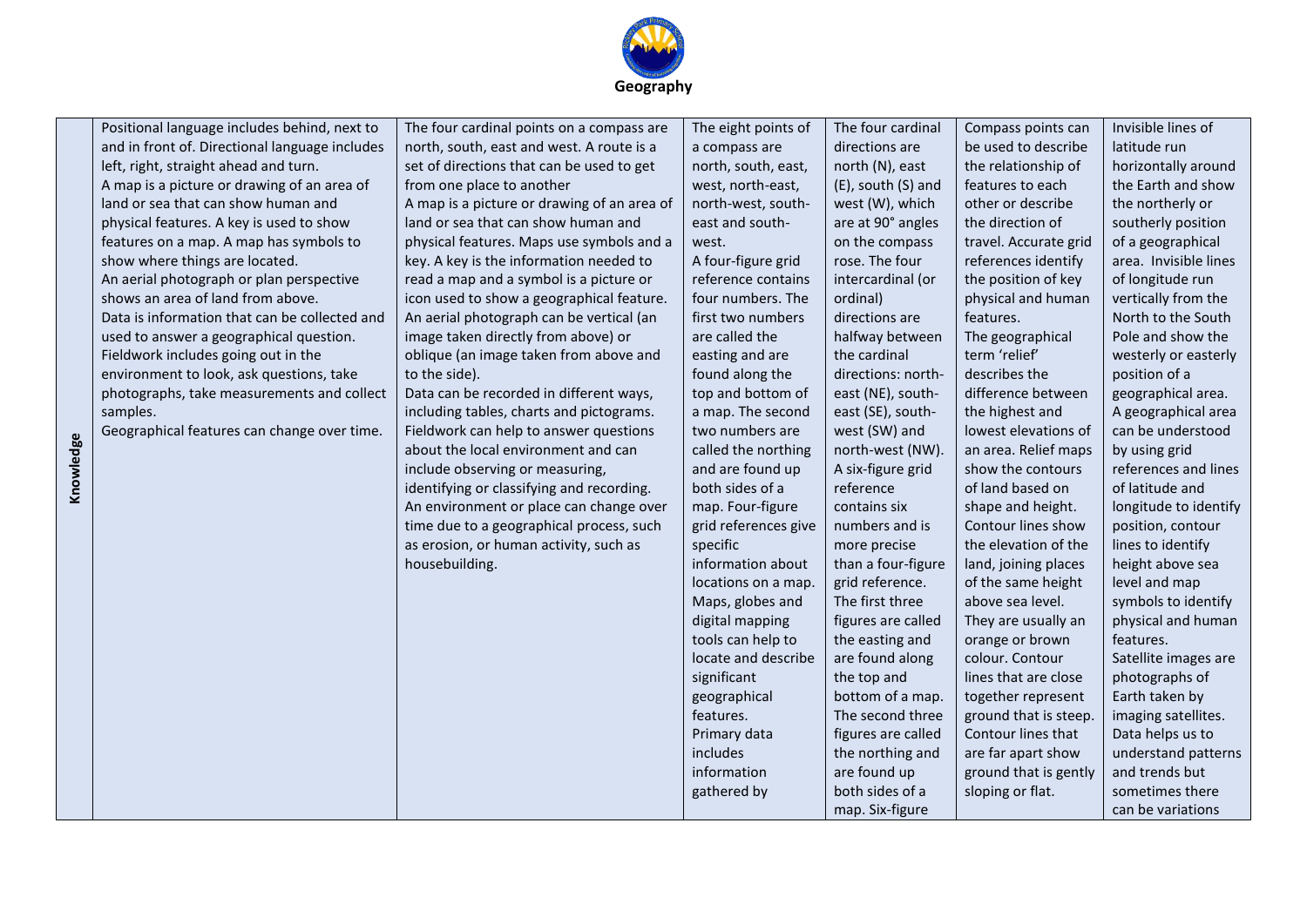

|  | observation and     | grid references   | Aerial photography   | due to numerous       |
|--|---------------------|-------------------|----------------------|-----------------------|
|  | investigation.      | give detailed     | is used in           | factors (human        |
|  | The term            | information       | cartography, land-   | error, incorrect      |
|  |                     | about locations   |                      |                       |
|  | geographical        |                   | use planning and     | equipment,            |
|  | evidence relates to | on a map.         | environmental        | different time        |
|  | facts, information  | An atlas is a     | studies. It can be   | frames, different     |
|  | and numerical       | collection of     | used alongside       | sites, environmental  |
|  | data.               | maps and          | maps to find out     | conditions and        |
|  |                     | information that  | detailed information | unexplained           |
|  |                     | shows             | about a place or     | anomalies).           |
|  |                     | geographical      | places.              | Representing,         |
|  |                     | features,         | Geographical data,   | analysing,            |
|  |                     | topography,       | such as              | concluding,           |
|  |                     | boundaries,       | demographics or      | communicating,        |
|  |                     | climatic, social  | economic statistics, | reflecting and        |
|  |                     | and economic      | can be used as       | responding are        |
|  |                     | statistics of an  | evidence to support  | helpful strategies to |
|  |                     | area.             | conclusions.         | answer geographical   |
|  |                     | Secondary data    | A geographical       | questions.            |
|  |                     | includes          | enquiry can help us  |                       |
|  |                     | information       | to understand the    |                       |
|  |                     | gathered by       | physical geography   |                       |
|  |                     | geographical      | (rivers, coasts,     |                       |
|  |                     | reports, surveys, | weather and rocks)   |                       |
|  |                     | maps, research,   | or human             |                       |
|  |                     | books and the     |                      |                       |
|  |                     | internet.         | geography            |                       |
|  |                     |                   | (population          |                       |
|  |                     |                   | changes, migration,  |                       |
|  |                     |                   | land use, changes to |                       |
|  |                     |                   | inner city,          |                       |
|  |                     |                   | urbanisation,        |                       |
|  |                     |                   | developments and     |                       |
|  |                     |                   | tourism) of an area  |                       |
|  |                     |                   | and the impacts on   |                       |
|  |                     |                   | the surrounding      |                       |
|  |                     |                   | environment.         |                       |